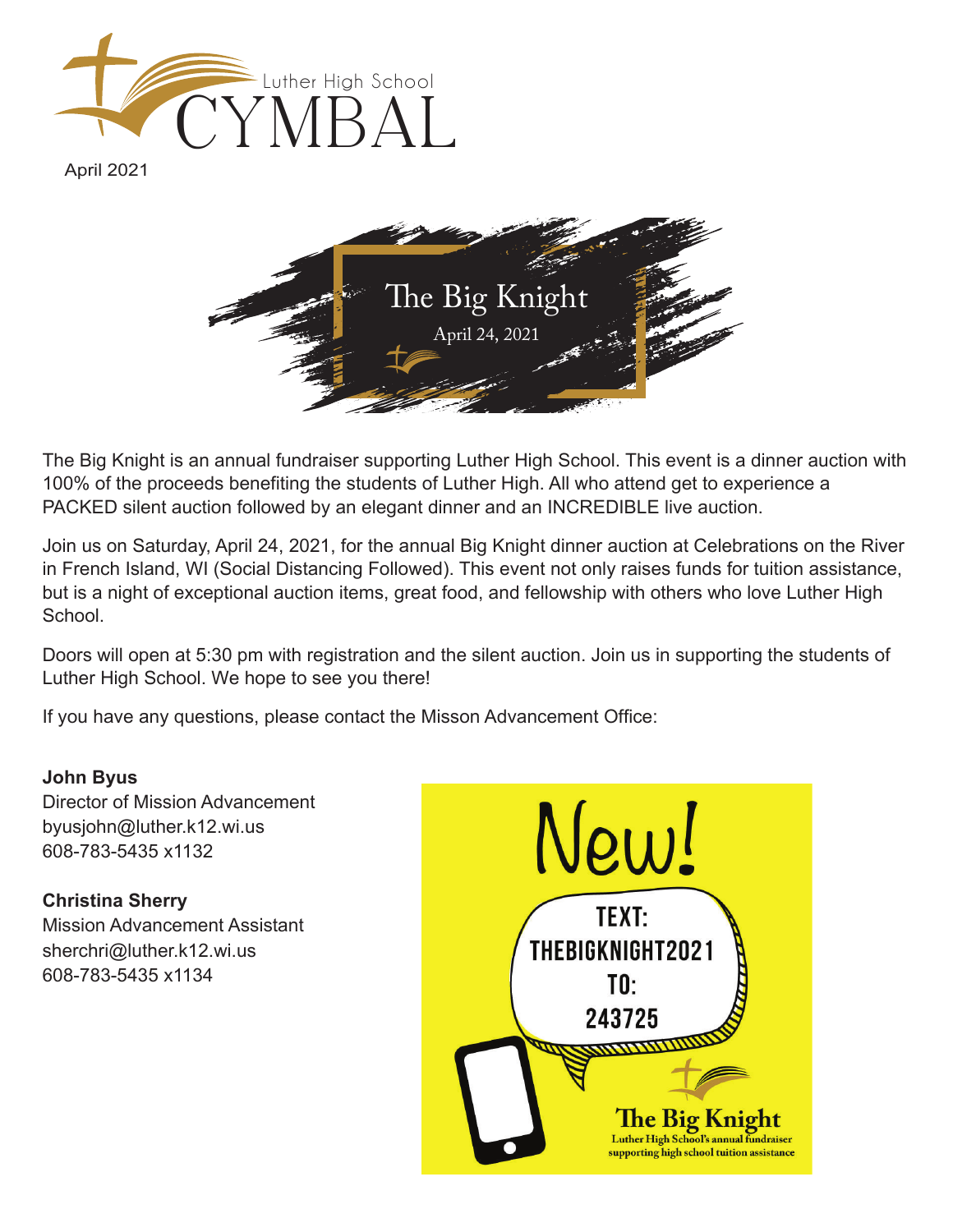**e Big Knight | April 24, 2021 | Celebrations on the River | 5:30-9:00PM**



## **2021 Luther High School's Big Knight Fundraiser**

# **Silent Auction**

**Our goal is to help reduce student tuition costs and we need YOUR help to make it happen!**

## **Most Wanted Items:**

- **Themed Gift Baskets**
- **Dinner for Two**
- **Autographed Memorabilia**
- **Jewelry**
- **New Electronics**
- **Auto Detailing**
- **Store Certificates**
- **Anything you can think of!**

## **Can your company donate an item?**

**Your donations may be tax deductible!**

**If you have any questions or need a formal letter from Luther for your company, please give us their contact information and we will gladly generate and mail out a letter for you.**

**Please contact:**

**Christina Sherry sherchri@luther.k12.wi.us (608) 783-5435 x1134**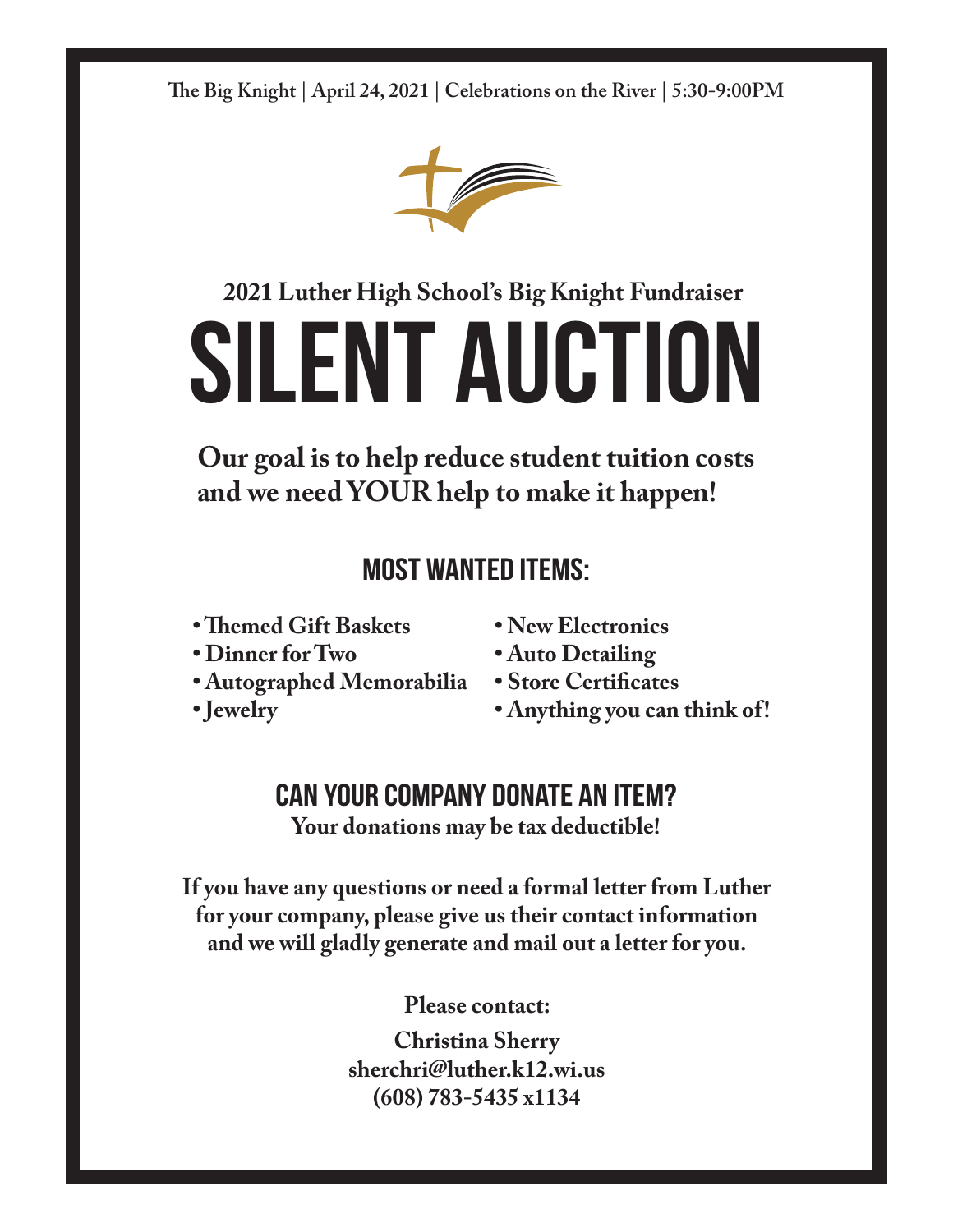# Memorials & Gifts

The following people were honored with a gift to Luther High School

#### **David Adickes**

Mrs. Carmen Viner Mr. and Mrs. Robin Kramer Pastor and Mrs. Andrew Schultz Mr. and Mrs. James Rupprecht Mr. and Mrs. Dean Fluegge Robert and Judy Johnson Mr. and Mrs. Jerry A. Schwartz Mr. and Mrs. Philip Leisso Mrs. Annette Semke Pastor and Mrs. Nathan R. Ericson Mr. and Mrs. James Tonak Mr. Richard Brown Mrs. Kimberly Blado Dr. and Mrs. Kenneth Woodruff Mrs. Lois Jenson Mr. Michael C. Jandt Mr. and Mrs. Michael Schroeder Mr. and Mrs. Daniel Scriver Dr. Sharon Fuller Mr. and Mrs. Benjamin J. Dorn Ms. Lynette Berg Mrs. Ellen Semke Mr. and Mrs. Ron Brown Mr. and Mrs. John Ries Mr. John P. Pinski Mr. and Mrs. Fred Craig Mr. and Mrs. Gary Korthals Mr. and Mrs. Douglas E. Bakken Mr. and Mrs. Harold Lubeck **Stephanie Bader** Pastor and Mrs. William Bader **Marlon Boettcher** Mrs. Ann Boettcher **Michael L. Bolduan** Mr. and Mrs. Ed Wieser **Alex Brueggman** Mr. and Mrs. Arnold Nommense **Joan Erickson** Mr. and Mrs. John McDonald

#### **Eugene Falkenberg**

Mr. and Mrs. Ted Nelson Ms. Rosella M. Mohr Mr. and Mrs. Thomas Turany Mrs. Kimberly Blado Mr. and Mrs. Gary Baumgarten Mr. and Mrs. William J. Ebert Mrs. Annette Semke Mr. and Mrs. Gerald J. Holzem Mrs. Betty Krenke Mrs. Marti Clark Mr. and Mrs. Raleigh F. Hedrington Ms. Barbara Groth Mr. and Mrs. Jerry A. Schwartz Mr. and Mrs. Robert Rose Mr. and Mrs. Matthew W. Van Loon Judy Peterson Mr. and Mrs. Eric P. Hesselberg Mrs. Linda Hein Ms. Rebecca Olso Ms. Connie Long Ms. Lana Nye Mr. and Mrs. Steve Loehr Mr. and Mrs. John McDonald Mr. and Mrs. Mark C. Hanson Mr. and Mrs. Douglas E. Bakken Mr. Dale A. Gerke **Fay Mueller** Mrs. Betty Falkenberg Rev. and Mrs. James Mumm Mr. and Mrs. Greg N. Scriver Mr. and Mrs. Harlan Yahnke Mr. and Mrs. Jerard Krajewski **Donald Myhre** Mrs. Ellen Semke Mr. and Mrs. Gene Schmeckpeper Mr. and Mrs. Ralph Stellick Mr. David A. Kapanke Mrs. Joleen Stratman